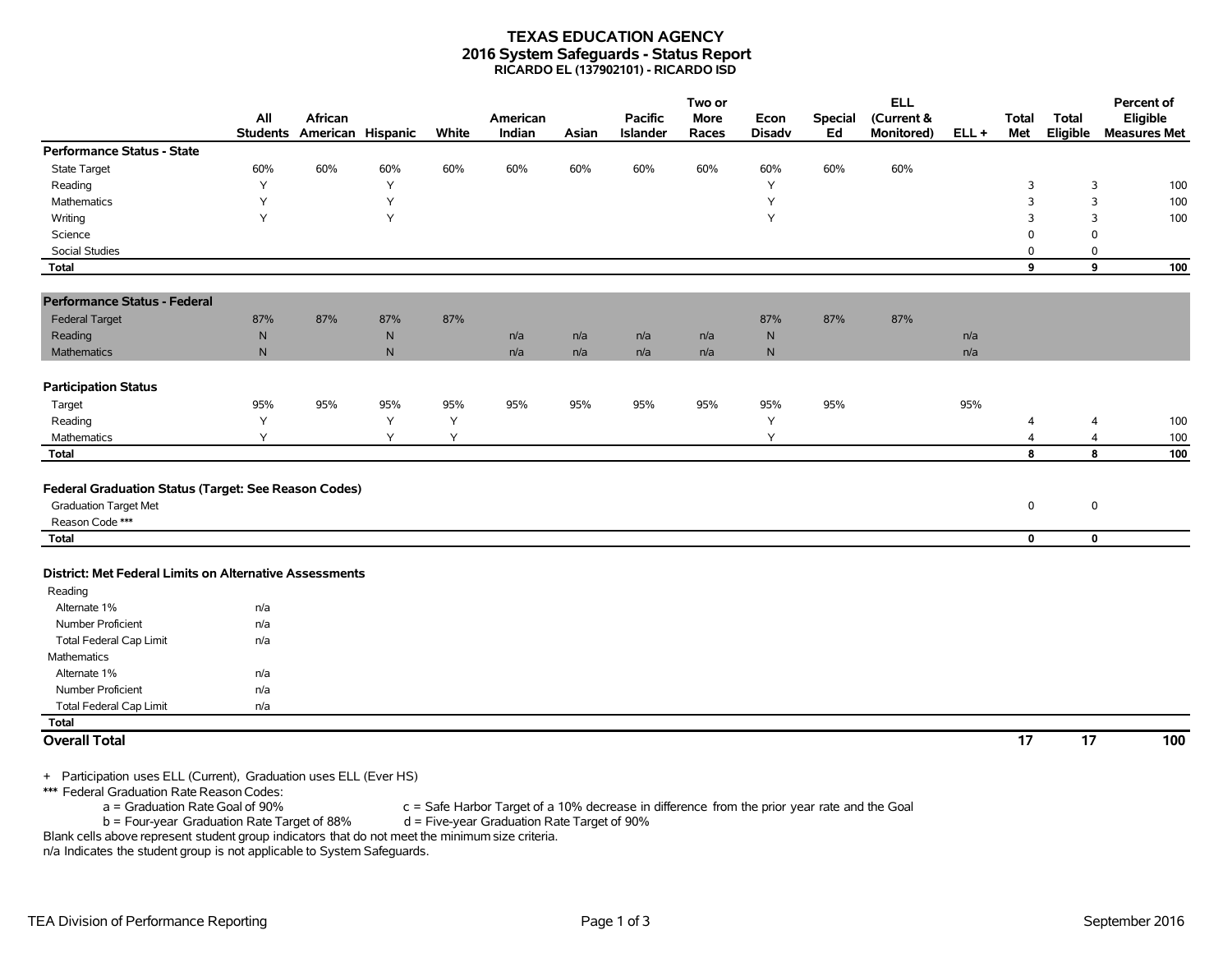## **TEXAS EDUCATION AGENCY 2016 System Safeguards - Performance and Participation Data Table RICARDO EL (137902101) - RICARDO ISD**

|                                     |                 |                   |      |            |                |        |                 | Two or                   |               |                | <b>ELL</b>        |                          |
|-------------------------------------|-----------------|-------------------|------|------------|----------------|--------|-----------------|--------------------------|---------------|----------------|-------------------|--------------------------|
|                                     | All             | <b>African</b>    |      |            | American       |        | <b>Pacific</b>  | <b>More</b>              | Econ          | <b>Special</b> | (Current &        | <b>ELL</b>               |
|                                     | <b>Students</b> | American Hispanic |      | White      | Indian         | Asian  | <b>Islander</b> | Races                    | <b>Disadv</b> | Ed             | <b>Monitored)</b> | (Current)                |
| <b>Performance Rates</b>            |                 |                   |      |            |                |        |                 |                          |               |                |                   |                          |
| Reading                             |                 |                   |      |            |                |        |                 |                          |               |                |                   |                          |
| # at Level II Satisfactory Standard | 116             | $\ast$            | 91   | 23         |                |        |                 |                          | 54            | 6              | 8                 | n/a                      |
| <b>Total Tests</b>                  | 136             | $\ast$            | 109  | 24         |                |        |                 | $\overline{\phantom{a}}$ | 69            | 9              | 8                 | 5                        |
| % at Level II Satisfactory Standard | 85%             | $\ast$            | 83%  | 96%        |                | $\ast$ |                 | $\overline{\phantom{a}}$ | 78%           | 67%            | 100%              | n/a                      |
| <b>Mathematics</b>                  |                 |                   |      |            |                |        |                 |                          |               |                |                   |                          |
| # at Level II Satisfactory Standard | 113             | *                 | 88   | 23         | $\blacksquare$ | $\ast$ |                 | ٠                        | 55            | ∗              | 8                 | n/a                      |
| <b>Total Tests</b>                  | 136             | $\ast$            | 109  | 24         |                | $\ast$ |                 | ÷.                       | 69            | $\ast$         | 8                 | 5                        |
| % at Level II Satisfactory Standard | 83%             | $\ast$            | 81%  | 96%        |                | $\ast$ |                 | $\overline{\phantom{a}}$ | 80%           | $\ast$         | 100%              | n/a                      |
| Writing                             |                 |                   |      |            |                |        |                 |                          |               |                |                   |                          |
| # at Level II Satisfactory Standard | 52              | $\ast$            | 37   | $\ast\ast$ |                |        |                 | $\overline{a}$           | 26            | $\ast$         | 5                 | n/a                      |
| <b>Total Tests</b>                  | 67              | $\ast$            | 52   | $\ast\ast$ |                |        |                 | $\overline{\phantom{a}}$ | 35            | $\ast$         | 6                 | $\ast$                   |
| % at Level II Satisfactory Standard | 78%             | $\ast$            | 71%  | 100%       |                |        |                 | $\overline{\phantom{a}}$ | 74%           | $\ast$         | 83%               | n/a                      |
| <b>Science</b>                      |                 |                   |      |            |                |        |                 |                          |               |                |                   |                          |
| # at Level II Satisfactory Standard |                 |                   |      |            |                |        |                 |                          |               |                |                   | n/a                      |
| <b>Total Tests</b>                  |                 |                   |      |            |                |        |                 |                          |               |                |                   | $\overline{\phantom{a}}$ |
| % at Level II Satisfactory Standard |                 |                   |      |            |                |        |                 |                          |               |                |                   | n/a                      |
| <b>Social Studies</b>               |                 |                   |      |            |                |        |                 |                          |               |                |                   |                          |
| # at Level II Satisfactory Standard |                 |                   |      |            |                |        |                 |                          |               |                |                   | n/a                      |
| <b>Total Tests</b>                  |                 |                   |      |            |                |        |                 |                          |               |                |                   | $\overline{\phantom{a}}$ |
| % at Level II Satisfactory Standard |                 |                   |      |            |                |        |                 |                          |               |                |                   | n/a                      |
|                                     |                 |                   |      |            |                |        |                 |                          |               |                |                   |                          |
| <b>Participation Rates</b>          |                 |                   |      |            |                |        |                 |                          |               |                |                   |                          |
| Reading: 2015-2016 Assessments      |                 |                   |      |            |                |        |                 |                          |               |                |                   |                          |
| <b>Number Participating</b>         | 140             | $\ast$            | 112  | 25         |                | $\ast$ |                 | ٠                        | 73            | 9              | n/a               | 5                        |
| <b>Total Students</b>               | 140             | $\ast$            | 112  | 25         |                | $\ast$ |                 | $\overline{a}$           | 73            | 9              | n/a               | 5                        |
| Participation Rate                  | 100%            | $\ast$            | 100% | 100%       |                | $\ast$ |                 | $\overline{\phantom{a}}$ | 100%          | 100%           | n/a               | 100%                     |
| Mathematics: 2015-2016 Assessments  |                 |                   |      |            |                |        |                 |                          |               |                |                   |                          |
| Number Participating                | 140             | $\ast$            | 112  | 25         |                | $\ast$ |                 | $\overline{\phantom{a}}$ | 73            | 9              | n/a               | 5                        |
| <b>Total Students</b>               | 140             | $\ast$            | 112  | 25         |                | $\ast$ |                 | ÷,                       | 73            | 9              | n/a               | 5                        |
| Participation Rate                  | 100%            | $\ast$            | 100% | 100%       |                | $\ast$ |                 | ٠                        | 100%          | 100%           | n/a               | 100%                     |

\* Indicates results are masked due to smallnumbers to protect student confidentiality.

\*\* When only one racial/ethnic group is masked, then the second smallest racial/ethnic group is masked (regardless of size).

- Indicates there are no students in the group.

n/a Indicates the student group is not applicable to System Safeguards.